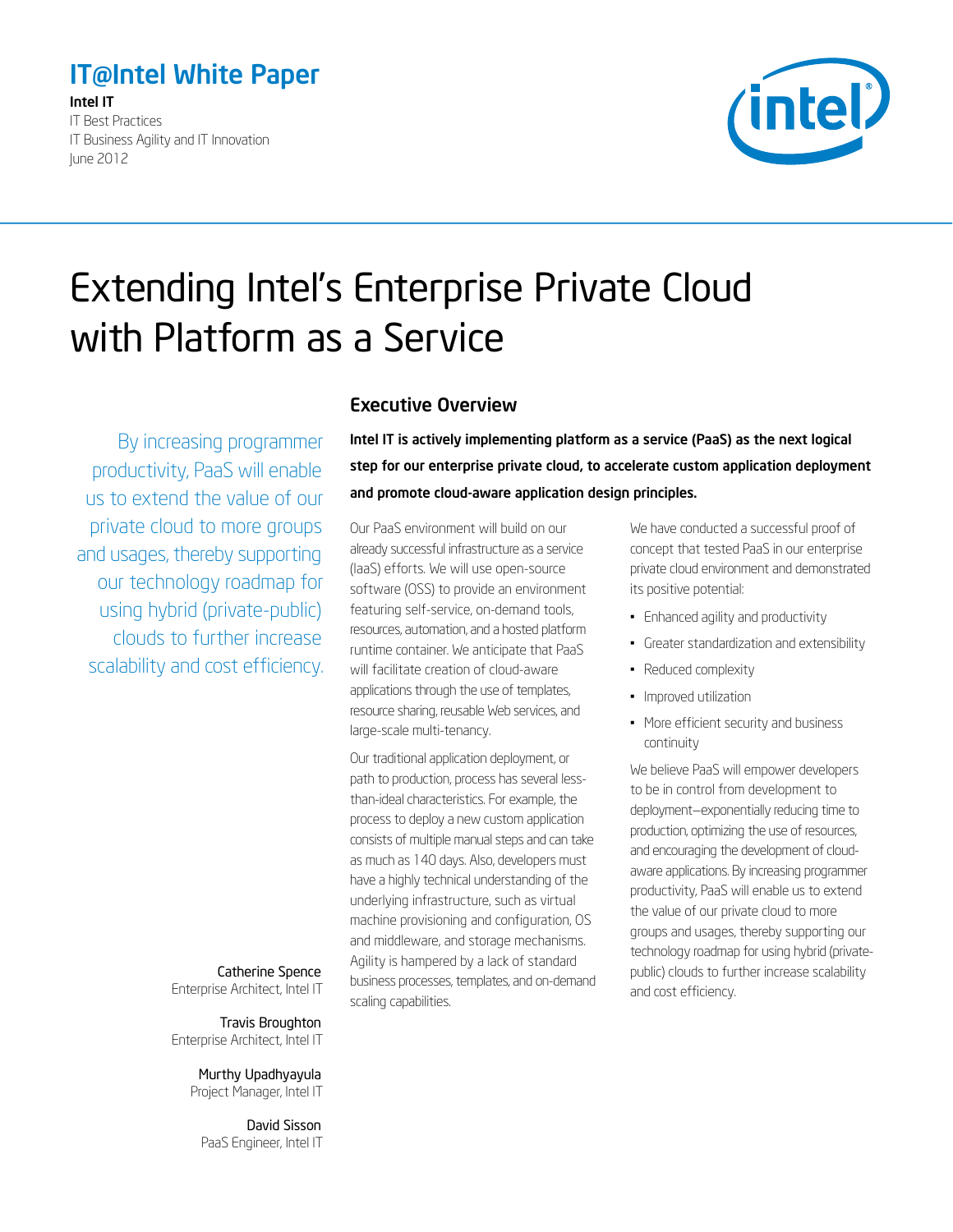# **Contents**

| Executive Overview 1                                      |
|-----------------------------------------------------------|
| 2<br>Current Application Environment 2                    |
| Projected PaaS Benefits 4<br>Implementing PaaS at Intel 6 |
|                                                           |
| Near-Term Goals  8                                        |
|                                                           |
|                                                           |
|                                                           |

# IT@INTEL

The IT@Intel program connects IT professionals around the world with their peers inside our organization – sharing lessons learned, methods and strategies. Our goal is simple: Share Intel IT best practices that create business value and make IT a competitive advantage. Visit us today at [www.intel.com/IT](http://www.intel.com/IT) or contact your local Intel representative if you'd like to learn more.

# **BACKGROUND**

In today's fast-paced business environment, agility is the key to success and the primary motivator for Intel IT's cloud-computing program. In support of our enterprise private cloud, Intel IT has made significant progress in implementing infrastructure as a service (IaaS), improving server provisioning from months to under an hour using a self-service model.

We view platform as a service (PaaS) as the next logical step for Intel's enterprise private cloud, enabling acceleration of custom application development and deployment and promoting cloud-aware application design principles. We have set an aggressive goal of enabling developers to transition from innovative idea to production in a single day.

## Current Application Environment

We believe PaaS has significant potential to address the following weaknesses in our current application environment.

#### LIMITED AGILITY

Today, the process to build and host a custom application is lengthy and complex, often taking several months after an application is initially developed to fully deploy it into production. Each application follows its own path to production process, which includes source code development, test, and production phases. Each phase of the path to production requires a dedicated environment to be provisioned, compounding the complexity of application setup and deployment.

The typical application lifecycle includes 75 individual steps, only 9 percent of which are fully automated. The entire process can take 130 to 140 days for new custom applications, and 30 to 40 days for version updates. Other milestones in the application lifecycle, such as maintenance, new releases, and end-of-life, are also characterized by multiple steps and minimal automation, as illustrated in Figure 1. By the time the application is landed, it could be out of date or no longer relevant, resulting in lost revenue opportunities.



Figure 1. Currently, each milestone in the application lifecycle is marked by numerous steps and very little automation, creating an application environment that is slow and complex.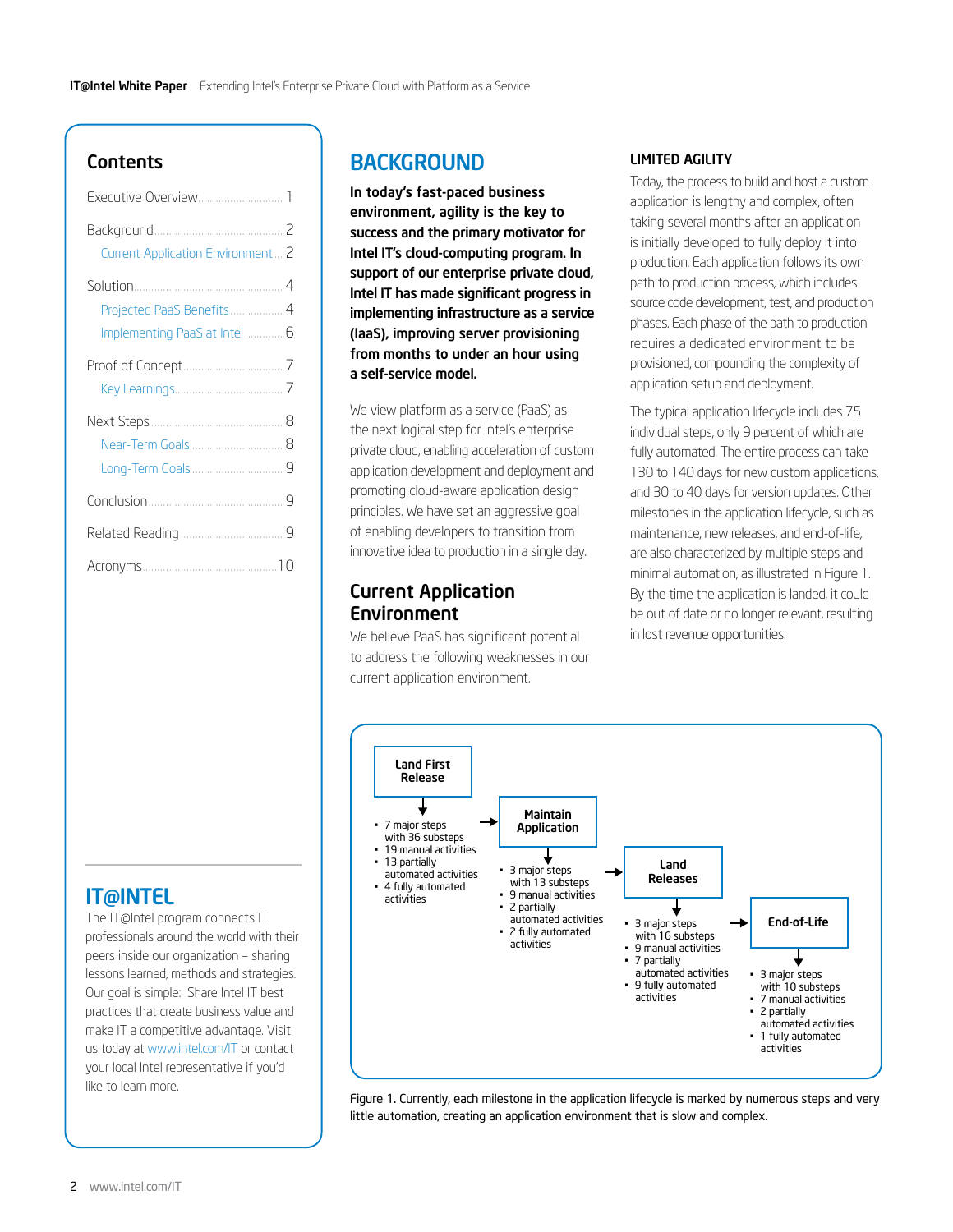#### TOO MUCH COMPLEXITY

Currently, application development teams are responsible for provisioning their own infrastructure, with a great deal of IT assistance. Therefore, developers must have a deep technical understanding of the underlying infrastructure including compute, storage, network, manageability, and security resources. For example, they must know how much storage area network (SAN) and network-attached storage (NAS) to ask for. They must also request and deploy middleware that hosts the application, which requires them to know how the middleware interfaces with the infrastructure and make decisions about which underlying technologies they will employ. For them to configure their infrastructure stack, developers must know low-level details such as IP addresses and network storage device names and addresses.

This low-level knowledge comes with the additional cost of infrastructure lock-in, as developers are prone to hard-coding infrastructure details into the application's configuration settings, making it very difficult to migrate an application once it has been landed.

Governance, too is complex. Today, each new application must complete an extensive review process. The level of rigor is the same regardless of whether the application is a large, complex enterprise solution or a small, temporary web application. These reviews add time to the application deployment process, further reducing business agility.

#### POOR STANDARDIZATION AND EXTENSIBILITY

Development team agility is hampered by a lack of standard business processes, templates, and on-demand capabilities. Developers also do not have access to step-by-step instructions for moving an application from one phase to another, such as from development to test, or test to production.

Since the exact configuration of the application stack is left to the developer, there is a high degree of variation across stacks. For example, different developers

### Understanding Platform as a Service (PaaS) at Intel

Platform as a service (PaaS) is a pre-provisioned environment (OS, abstracted middleware, and infrastructure) for building and rapidly hosting custom applications in the cloud. Developers code their applications using common programming languages and development frameworks, such as PHP, Java\*, and .NET\*, and deploy them into production without IT assistance using PaaS. PaaS provides several advantages for developers and lowers the barrier for creating cloud-aware applications:

- Advantages for Developers. PaaS facilitates application deployment through selfservice, on-demand tools, resources, automation, and a hosted platform runtime container in the enterprise private cloud.
- Cloud Attributes in Applications. PaaS facilitates creation of cloud-aware applications through the use of templates, resource sharing, reusable Web services, and large-scale multi-tenancy.

With PaaS, application developers do not need an installation kit, don't have to order and configure servers or virtual machines, and don't have to copy files from one server to another. As Figure 2 shows, the application is pushed to the cloud from a command-line interface or directly from an interactive development environment (IDE) using a plug-in. The application is analyzed by PaaS and then hosted in the runtime container, which matches the application's resource requirements. The platform also provides elastic scaling, high availability, automatic configuration, load balancing, and management tools.

PaaS can be deployed on bare metal or static virtual machines (VMs), or within an IaaS environment. We have chosen to implement PaaS within a collection of VMs on IaaS due to the added flexibility and agility that IaaS affords. Within the IaaS environment, we can elastically scale capacity, not just for an application hosted on PaaS, but for the PaaS capability itself. We can also host a mix of custom and commercial applications together in the same infrastructure cloud. This should result in lower total cost of ownership and lower IT investment as PaaS grows in popularity within our developer community.



Figure 2. Intel IT's PaaS implementation capitalizes on our previous IaaS efforts.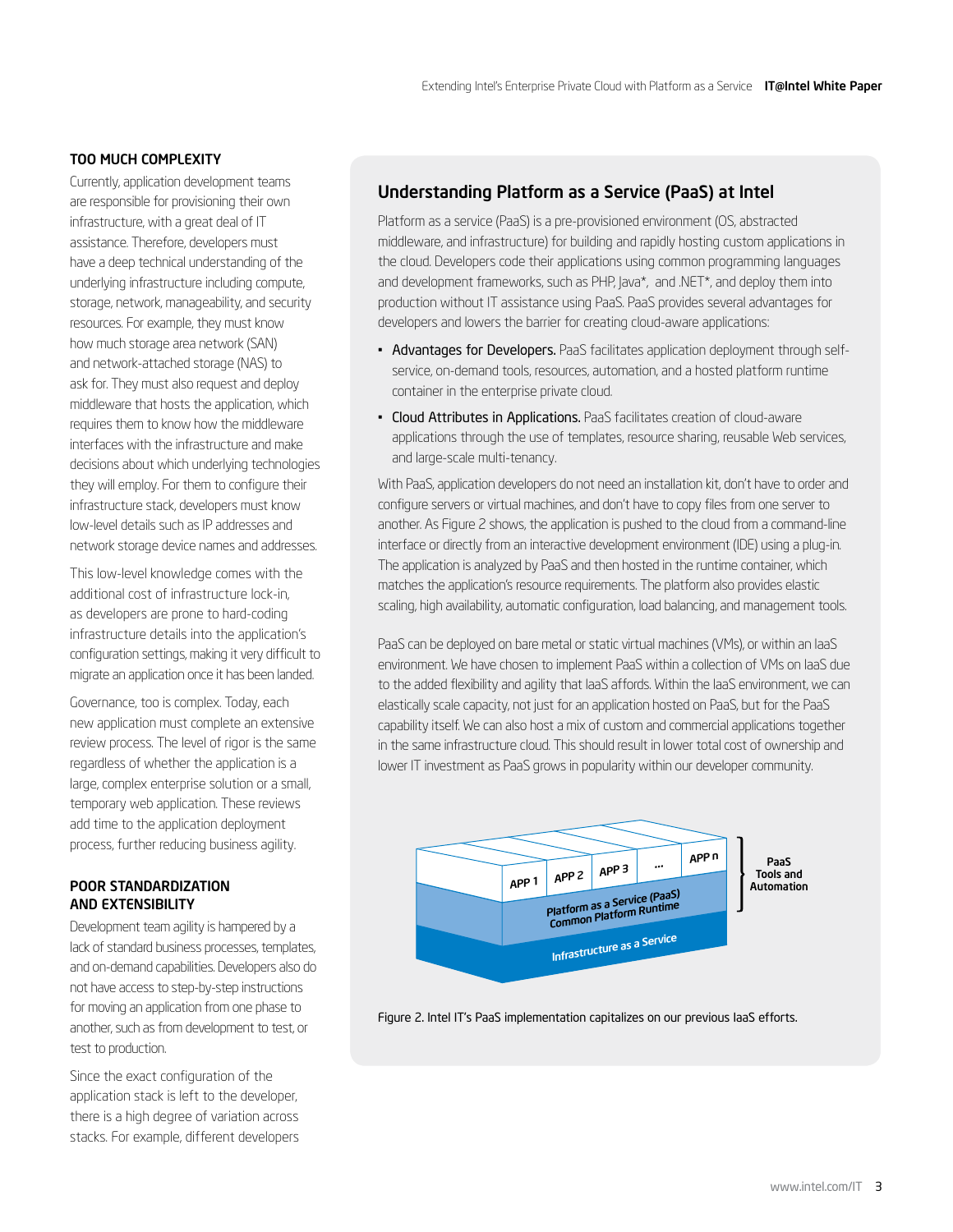<span id="page-3-0"></span>might use different combinations of middleware. When applying a patch or performing business continuity and disaster recovery (DR) drills, this variation leads to an extensive validation process for all the individual aspects of a particular application stack. And, because each OS and middleware stack has the potential to be unique, we must back up each one to enable duplication and recoverability. Since we do not yet have a set of standards to provide, developers are left to their own preferences for development and landing of the application—making applications difficult to move after their initial landing due to hard-coded configurations.

Sometimes, Intel subcontracts work to companies to create applications on our behalf, for example, microsites, or targeted web applications, that support a product launch or other public relations event. These applications, which are created independently, often do not get the benefit of the capabilities or economies of scale of Intel's computing environment. Companies coding these microsites are typically given a functional specification but not any technical standards in terms of coding language, framework, or hosting provider to be used. Because both the language stacks and configurations are tightly coupled with the idiosyncrasies of their hosting environment, they are also difficult to move after initial landing.

Application monitoring is another area of concern. Due to the lack of a standard monitoring framework, developers are responsible for application-specific monitoring—which makes centralized application support difficult. In addition, DR is not a built-in feature of the application development environment. Thus, development teams are responsible for planning, implementing, and testing DR for their applications. Providing redundancy at every level of isolated applications is not only expensive but also resource-intensive.

#### INEFFICIENT UTILIZATION OF RESOURCES

Application developers want to plan for scaling their applications, but have no way to automate this process. Therefore, they often significantly over-estimate their resource requirements. For example, a developer may request far more compute capacity and storage than the application needs, just in case it might be needed in the future. Overestimating leads to poor resource utilization for the enterprise as a whole.

Because of the complexity involved in setting up an environment for an application, developers typically leave each of their path-to-production instances up and running for the life of the application, even if they are only required for a few days or weeks per release. This results in a large number of virtual or physical machines that are underutilized most of the time.

# **SOLUTION**

We believe that PaaS will improve our support of Intel's developers and streamline our deployment cycle by providing a quick, efficient way to deploy applications into production, scale them, and take them out of production. PaaS will increase developer productivity and optimize the use of resources, thereby supporting our technology roadmap for using hybrid clouds for further efficiency.

PaaS supports Intel's "inside out" cloud strategy by encouraging the development of more cloudaware applications. These applications are, by their nature, on-demand, self-service, scalable, elastic, multi-tenant, and metered. In addition, PaaS will specifically address the inefficiencies that currently exist within our application environment, as shown in Figure 3.

# Projected PaaS Benefits

We believe PaaS will have several advantages over our current application environment.

#### ENHANCED AGILITY

Through on-demand self-service development and hosting, PaaS will allow Intel businesses to evolve more quickly by reducing the time it takes to launch an application. In addition, the PaaS environment will enhance application developer productivity by automating tasks and simplifying business processes. When

#### Build Application

- Available design patterns
- Link interactive development environment to PaaS
- automation • Multi-tenancy

Land First Release Self-service deployment Path to production

#### Maintain Application **Elasticity**

- Self-service logs/data
- Application monitoring
- **Metering** • Automated patching
- new versions
	- using self-service deployment

Land Releases • Easy to add

End-of-Life

- Self-service removal
- Figure 3. PaaS will provide a quick, efficient way to deploy applications into production, scale them, and take them out of production.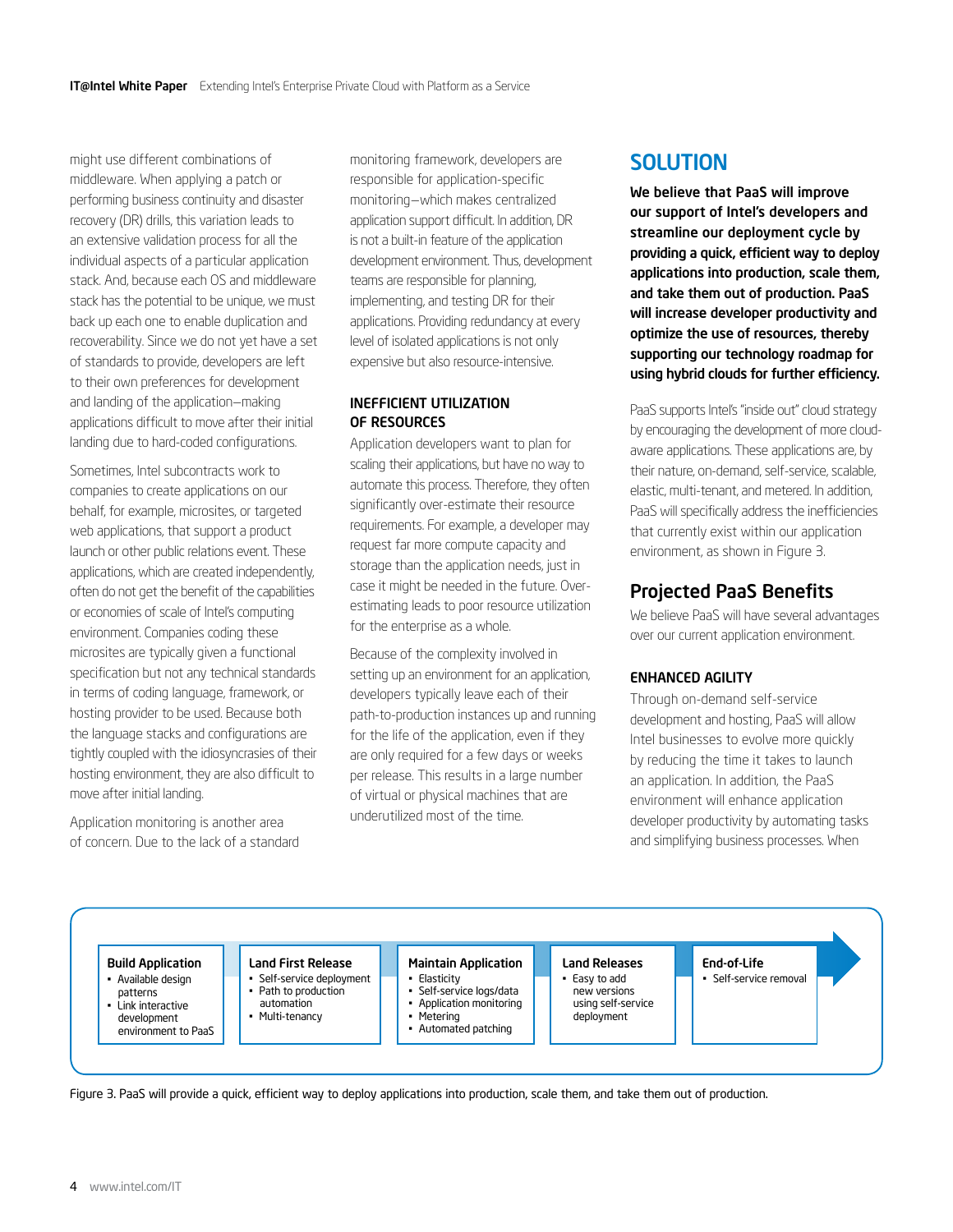written to a PaaS environment, all layers of an application will receive rapid elasticity, enabling the application to quickly respond to changing demand levels. Furthermore, by building our PaaS stack on top of IaaS, we gain the agility benefits that IaaS provides. The PaaS service itself can be elastic, rapidly changing its total capacity to meet the aggregate needs of its tenants.

### REDUCED COMPLEXITY

PaaS abstracts infrastructure, middleware, and configuration details, allowing developers to concentrate on code development. The environment is provisioned on demand, and elastic so developers can simply use it, not build it.

PaaS will enable us to simplify the governance of new applications by pre-approving the PaaS environment itself and by streamlining the governance process for certain application design patterns. By reviewing and approving the PaaS, the underlying environment is already certified for the applications that land on it, eliminating the need to duplicate the review process for each application. For example, a generic two-tier architecture can be deployed without necessarily having to be reviewed for host-to-host communication and interdependencies.

#### GREATER STANDARDIZATION AND EXTENSIBILITY

With PaaS, we can quickly recreate applications in the cloud. A new instance of an application can be launched for additional capacity or for DR reasons. PaaS provides standardized application monitoring for developers to measure availability, health, and performance. Instead of standard troubleshooting, we can easily stop and restart or redeploy the application, only spending time to troubleshoot when patterns emerge. In addition, with PaaS, we can provide standard, built-in DR capabilities. Standardization and automation of platform components and business processes promotes multi-tenancy, re-use, and common platforms.

Also, by employing a standard hosting platform that supports multiple standardized application frameworks, we will improve the portability and reusability of our code, including software developed by third parties. With PaaS, we can specify a set of frameworks and PaaS environments in the public cloud to validate against, which will ensure that microsites developed by external contractors can be redeployed at Intel or one of our preferred hosting providers. While we may not give contract developers the ability to directly commit code to our production environment, we can quickly transition from

their path to production to ours without having to rewrite any code.

#### IMPROVED RESOURCE UTILIZATION

PaaS will improve the efficient utilization of resources. In our current environment, we provision a full virtual machine (VM) for each application. With PaaS, we will create multitenant VMs, which will reduce the memory, disk, and CPU cycles required per application. Also, by allowing developers to scale applications using a self-service, on-demand process, PaaS will eliminate the necessity of over-estimating resource requirements.

Because developers will be able to instantaneously provision new application instances through self-service, we expect that path to production environments will be created when needed and destroyed upon completion of that development phase rather than being maintained indefinitely. In this way, PaaS will build on the increased efficient asset utilization already gained by virtualization and resource consolidation provided by IaaS.

The benefits of PaaS have the potential to improve the timeliness and efficiency of the application development process, from provisioning and installing new code to ongoing management. Table 1 provides some examples of these activities and how PaaS will improve them.

|  |  |  |  |  | Table 1. Projected Benefits from Paas for Sample Path to Production Activities |  |
|--|--|--|--|--|--------------------------------------------------------------------------------|--|
|  |  |  |  |  |                                                                                |  |

| <b>Development Team Task</b> | <b>PaaS Improvements</b>                                                                              | <b>Result</b>                      |
|------------------------------|-------------------------------------------------------------------------------------------------------|------------------------------------|
| Provision server environment | Virtual machines pre-provisioned with platform<br>٠                                                   | Days to hours                      |
| and services                 | • Abstracted infrastructure                                                                           |                                    |
|                              | Single-click deployment                                                                               |                                    |
| Load and install new code    | · Single-click deployment                                                                             | Hours to minutes                   |
| Respond to problems          | • High availability of PaaS                                                                           | Hours to minutes                   |
|                              | Application design for failure                                                                        |                                    |
|                              | Restart on fatal error<br>٠.                                                                          |                                    |
|                              | • Fast rebuild and application redeployment                                                           |                                    |
| Initiate hosting             | Developer-controlled deployment<br>٠                                                                  | Developer self-service             |
|                              | Abstracted infrastructure management                                                                  |                                    |
| Manage application capacity  | Resource consumption data<br>٠                                                                        | Elasticity                         |
|                              | • Tools to add/remove additional application instances and components, such as a front-end web server |                                    |
| Improve asset utilization    | Consolidated platform across applications                                                             | laaS + PaaS resource<br>efficiency |
|                              | Fewer idle preproduction environments                                                                 |                                    |
|                              | Metering                                                                                              |                                    |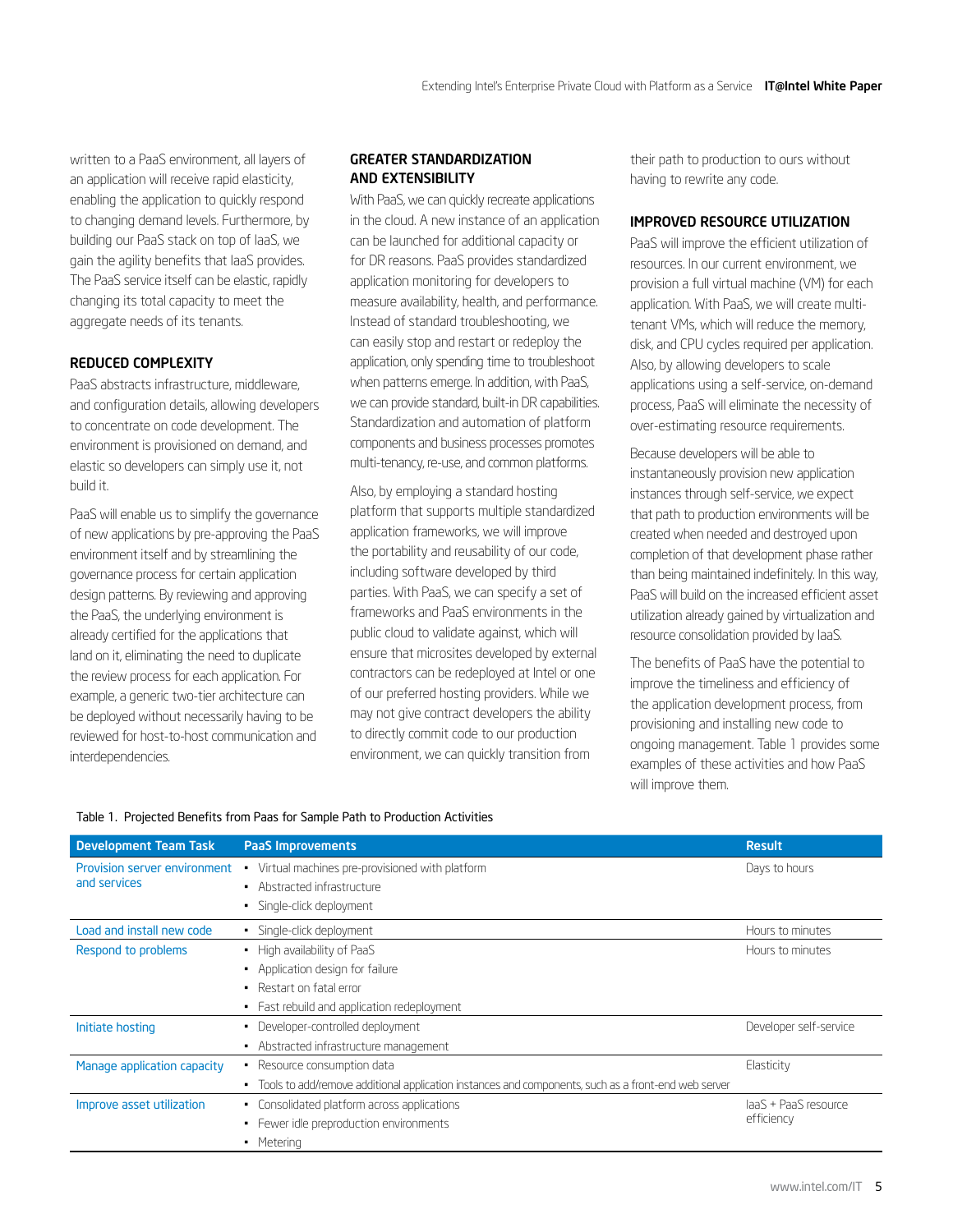### <span id="page-5-0"></span>Principles of Cloud-aware Application Design

The use of PaaS accelerates cloud adoption. For traditional application developers, PaaS introduces cloud concepts and promotes a new approach to software design that eliminates application silos in favor of simplified, fault-tolerant, modular services that run in a virtualized, elastic, multi-tenant environment.

The principles of cloud-aware application design, shown in Table 2, can help Intel developers make the shift to PaaS more easily.

#### Table 2. Cloud-Aware Application Design Principles

| <b>Principle</b>                            | <b>Details</b>                                                                                                                                                                                                                                                                                                                                                                 |
|---------------------------------------------|--------------------------------------------------------------------------------------------------------------------------------------------------------------------------------------------------------------------------------------------------------------------------------------------------------------------------------------------------------------------------------|
| Virtualization<br>and elasticity            | Auto-scale application based on demand to grow and shrink<br>Compartmentalize components so that they can run across multiple<br>virtual machines (VMs)<br>Plan for dynamic IP addresses                                                                                                                                                                                       |
| Web services                                | Consume standard services<br>Design application as a component for mashups, using a secure web<br>services layer, such as representational state transfer (REST)                                                                                                                                                                                                               |
| Design for failure<br>and high availability | • Use a load-balancing strategy with VMs in multiple availability zones<br>Avoid maintaining application states in memory; instead, write to a<br>shared database so user context persists across application hosts<br>and can survive individual host failures<br>Use process threads that resume on reboot<br>٠<br>Resynchronize the state by reloading messages from queues |
| Multi-tenancy                               | Provision new tenants on-demand using scripts and configuration<br>Use security rating to select the multi-tenancy model                                                                                                                                                                                                                                                       |
| Avoid lock-in                               | Assume application will land on multiple clouds<br>Use progressive features when available, such as detecting which<br>$\blacksquare$<br>platform is being used, to enable more advanced capabilities                                                                                                                                                                          |
| Design for<br>performance                   | Distribute applications across multiple geographies for fault-<br>tolerance and improved performance<br>Use application performance management tools to monitor and<br>improve code base                                                                                                                                                                                       |

### Implementing PaaS at Intel

To implement PaaS, Intel IT had to consider many factors.

#### APPLICATION CONSIDERATIONS

We envision using PaaS for small- to medium-size custom applications that have a cloud-hosted component. We anticipate that most applications using PaaS will be new, although some may be ported applications. Mobile applications, hybrid applications (those hosted on multiple clouds), and serviceoriented applications are specific types of applications being targeted for PaaS. We see these types of applications as important to the enterprise, so building an architecture that enables them to work well is important.

We have also investigated deploying certain open-source applications, such as content management systems, in a PaaS environment. We are evaluating the tradeoffs of hosting them in Paas compared to a dedicated IaaS configuration.

Some examples of Intel applications wellsuited for PaaS include Intel.com public applications, Intel applications provided as a service (SaaS) to Intel customers, temporary applications for marketing campaigns, and specialized departmental and business-tobusiness applications.

#### DEVELOPER CONSIDERATIONS

We plan to provide application templates and sample code to accelerate the development of the targeted applications and encourage cloud-aware behavior by providing a starting point for developers to begin coding. While we can build some cloud capability into the platform itself like high availability and load balancing, some fundamental changes are required to traditional application design. (See the sidebar, "Principles of Cloud-aware Application Design.") PaaS can be a way to reduce the learning curve for those developers making the transition to cloud.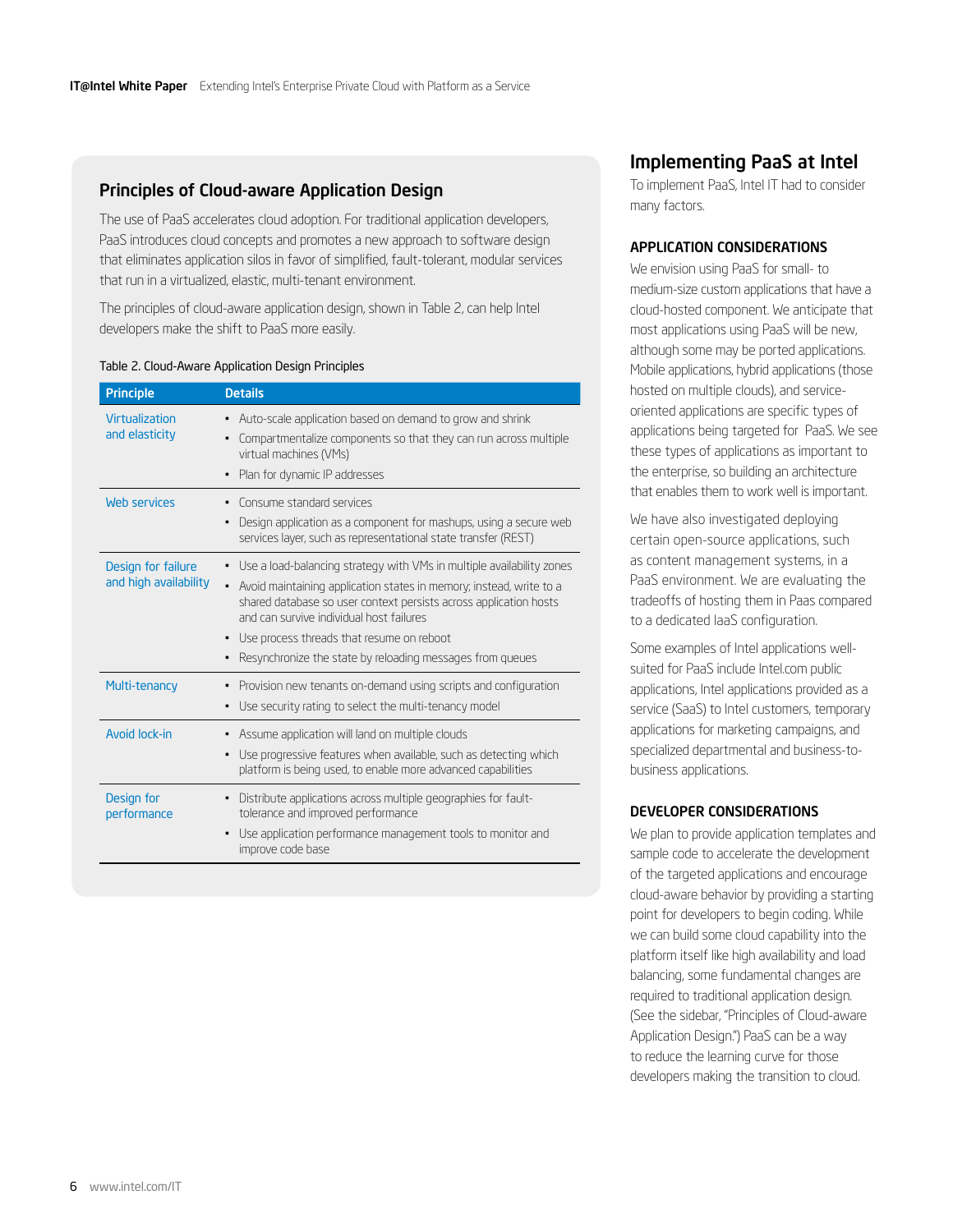#### <span id="page-6-0"></span>PAAS ENVIRONMENT CONSIDERATIONS

While we are structuring our PaaS solution around a single common platform, tooling, and business process, we are not limited to deploying a single instance of PaaS. In fact, we envision that we will likely instantiate multiple copies in the same or multiple clouds, depending on the needs of the business and the required level of isolation for a set of applications. PaaS provides us with the ability to instantiate new environments, on-demand, as needed.

For example, we can deploy two separate PaaS environments to meet the unique needs of our internal- and external-facing applications. While we will keep these applications segregated to foster security, we will use consistent tools and practices to provide developers with a sense of familiarity when developing for both. We have already deployed multiple private clouds using IaaS for internal, external, and de-militarized zone use, and we will deploy the PaaS hosting environments as tenants of those clouds. PaaS will also foster new opportunities for internal-facing applications, from rapid development of enterprise services to developing personalized mashups, where applications combine local resources and data with a variety of Web services.

# PROOF OF CONCEPT

Over the past six months, Intel IT has researched PaaS and conducted a three-month proof of concept (PoC) to determine the requirements, scope, and implementation strategy associated with offering PaaS on Intel's enterprise private cloud.

Our research led us to standardize on opensource software (OSS) programming language stacks. This approach provides a single broad, flexible solution that supports the programming languages and frameworks in use at Intel. An OSS-based implementation enables us to reap the benefits of working with the OSS community (such as rapid updates, low cost, and ability to collaborate), while still being able to customize our PaaS implementation.

The objectives of the PoC were as follows:

- Evaluate the virtualization, elasticity, security, monitoring, and manageability capabilities of traditional and open-source PaaS solutions
- • Provide a recommendation for a support model for the traditional and OSS solutions and document any known gaps
- Model the process to deploy the representative application through the full path to production in the tested PaaS stacks

• Communicate any recommendations we had to improve the possible production release of the tested PaaS stacks to the opensource community and to specific suppliers

The PoC was successful, enabling us to further understand PaaS, how developers will use it, and how it can benefit Intel's enterprise private cloud. Table 3 summarizes the accomplishments during the PoC.

# Key Learnings

After completing the PoC activities, we held focus group discussions with the participating developers. It is difficult to quantify the different developer experiences, and just seven developers cannot be construed to completely represent Intel's dispersed community of application developers. However, our dialogue with them provided valuable insights.

We discovered that developers are still learning what the cloud means for application design, and we can help them shift to the cloud by providing an easy-to-use PaaS environment that meets their needs. We also learned that developers highly value on-demand self-service—they desire independence. New hosting solutions must support a continuous, agile application development process where teams can rebuild and redeploy their applications instantaneously, multiple times over the course of a day, as opposed to a regularly scheduled release cycle.

| <b>Activity</b>              | <b>Result</b>                                                                                                                                                                                                                                                                                            |
|------------------------------|----------------------------------------------------------------------------------------------------------------------------------------------------------------------------------------------------------------------------------------------------------------------------------------------------------|
| Installation                 | • Successfully installed two PaaS stacks on Intel's enterprise private cloud, in addition to providing PaaS in a stand-alone<br>developer version                                                                                                                                                        |
| Path to production process   | • Exceeded our target of deploying two applications in each environment<br>• Uploaded multiple applications coded in a variety of programming languages using PaaS<br>• Completed feedback collection sessions with seven developers                                                                     |
| <b>Production assessment</b> | • Conducted high-level security and manageability appraisals<br>• Developed PaaS strategic architecture<br>• Analyzed cost considerations including budgetary product pricing and environment sizing<br>• Established strong relationships with suppliers and provided product-specific feedback to them |

#### Table 3. Activities and Results During the Paas Proof of Concept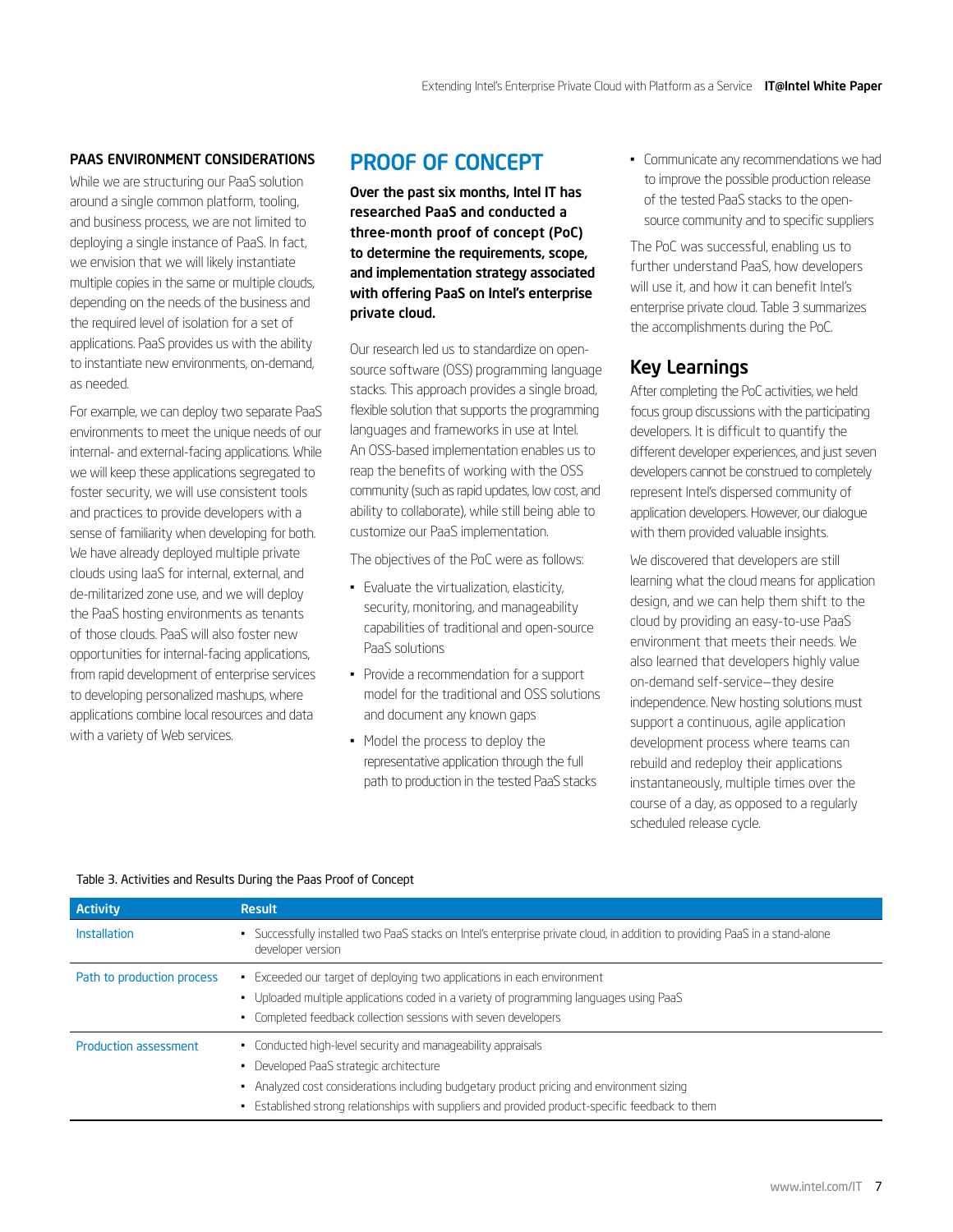#### <span id="page-7-0"></span>AGILITY, SCALABILITY, AND ELASTICITY

Developers indicated that they like being able to scale their application instances up and down through the user interface, especially to accommodate a sudden demand increase. They expect the platform to scale without having to make any application or platform configuration changes. Providing a user interface that allows developers to control their instances is a major improvement over what they have today, where they must deploy a new application instance from scratch.

Developers did not rate automated elasticity as high as self-service. They claim that they are able to predict demand without elasticity. The reality, though, is that currently they significantly over-estimate their application resource needs. Because developers are not charged back for their consumption of resources, they spend little time right-sizing their utilization. However, if developers can see the cost and consumption, we think that this will have an impact on their behavior. In addition, automated elasticity will simplify the ongoing process of making adjustments. By automating the growing and shrinking of the environment based on demand, we can achieve more efficient utilization.

#### COMPLEXITY AND FLEXIBILITY

We have chosen to work with a single platform based on open-source solutions. This approach supports a variety of programming languages and frameworks and is flexible enough to address different development needs.

We also learned that, although we need to simplify the application development process, we need to be careful to avoid over-simplifying it so much that everything becomes an exception that must be handled individually. Therefore, although we intend to automate as much as possible, certain things will still need to be done manually.

Also, tradeoffs between solution complexity and flexibility are unavoidable. For example, we must decide how much middleware to

include in the platform, and weigh multitenancy efficiencies against security considerations in areas such as database and storage consolidation.

#### STANDARDIZATION AND MULTI-TENANCY

Our goal is to support standardization and encourage multi-tenancy as much as possible. We can enhance resource efficiency and scalability if applications share standard application stacks and use common resources. Platform-level multi-tenancy goes beyond the virtualization of applications running on individual VMs or set of physical servers. PaaS enables the virtualization of applications across VMs, each of which supports a particular stack of resources. When applications are pushed to the cloud, they are analyzed by PaaS to determine which resources are required and are then hosted on the VM that contains those resources, along with other similar applications. With PaaS, even specific portions of an application can be hosted on a VM that is built to run a particular application tier. For example, sets of VMs can be configured as web servers, application servers, or database servers. This creates an environment that supports a high degree of multi-tenancy, as similar tiers of multiple applications are consolidated.

# NEXT STEPS

Having completed the successful PoC, we have created a roadmap for adding capabilities to our PaaS implementation that includes near-term and longer-term goals. These capabilities will support our overall goals of fast path to production, design for failure, efficient utilization, and component reuse.

### Near-Term Goals

We are in the process of offering an early adopter pilot, which we hope will lead quickly to full production deployment. We will work to

create awareness of PaaS, as well as develop an understanding of the existing demand for PaaS. Communication techniques that we are using include giving demonstrations to application developers, publishing a PaaS decision framework, and conducting developer surveys. As developers begin to adopt PaaS and become more proficient at developing cloud-aware applications, we will adjust our PaaS implementation to respond to changing developer requirements.

As part of our PaaS deployment, we are developing best practices for using PaaS to develop cloud-aware applications. By becoming cloud-aware, applications are able to fully leverage the underlying infrastructure for improved scalability, performance, and resiliency. Cloud-aware applications also help support business continuity by enabling us to host applications in redundant data centers or cloud providers, to avoid a disaster zone or point of failure. We will provide developers with the necessary tools to balance loads across availability zones or cloud providers. Applications that conform to these standards will be able to subscribe to services similar to those used to provide automated elasticity, which will trigger corrective actions should the application or infrastructure fail.

We will also finalize our baseline for the application development process, then develop a mechanism for measuring PaaS improvements by establishing metrics and indicators associated with aspects of application development, such as provisioning, new code installation, mean time to restore service (MTRS), resource utilization, and user satisfaction. We also need to deliver cost analysis, comparing PaaS with traditional software hosting models.

In terms of the technical solution, we plan to further explore the benefits and drawbacks of our open-source approach and deliver cost analyses. We have initially found that opensource solutions enable Intel to benefit from the fast pace of community updates, while enabling us to differentiate the solution for Intel's business. However, it will take us time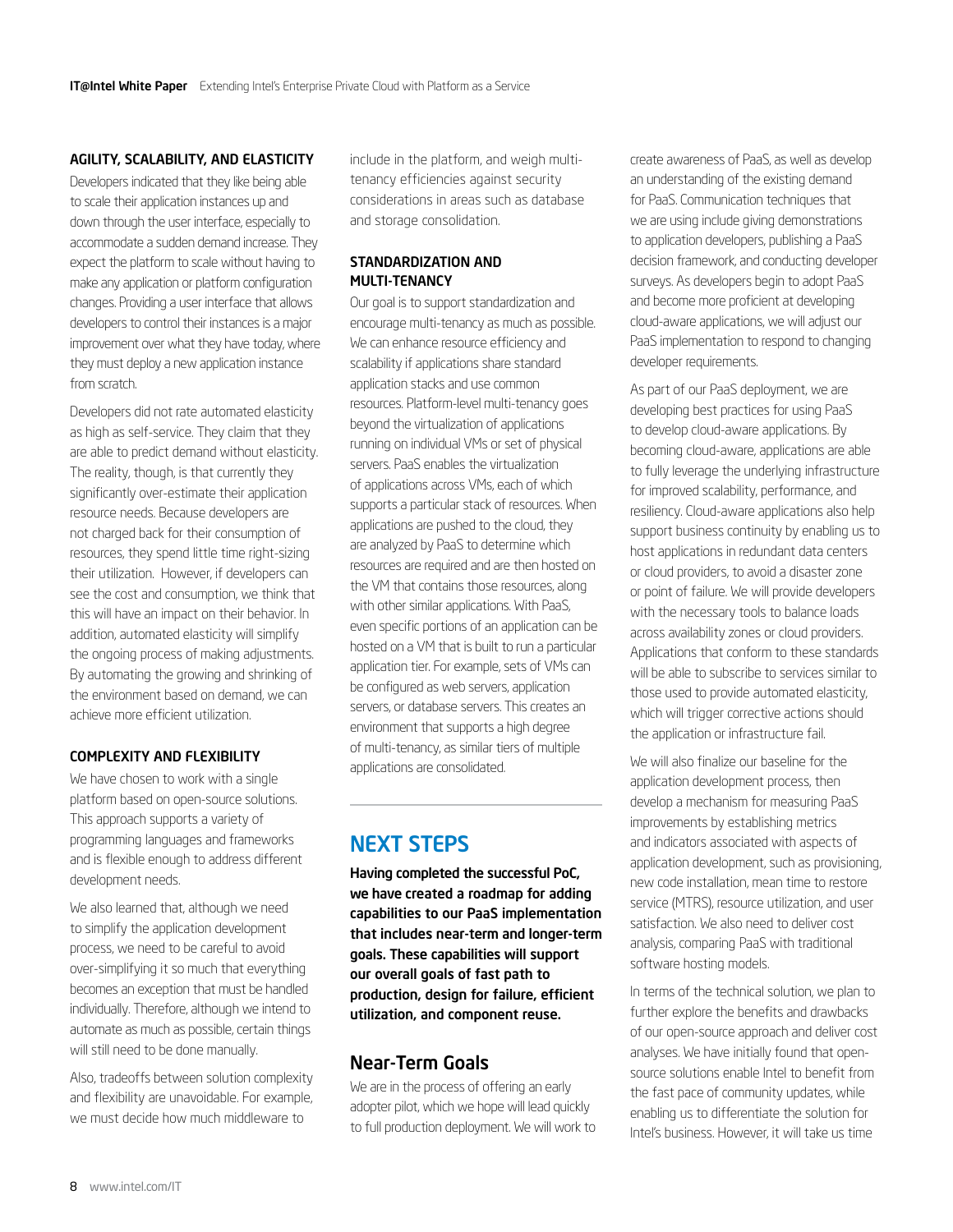<span id="page-8-0"></span>to develop best practices for embracing the fast rate of change and taking advantage of the opportunities to differentiate.

In the near future, we anticipate automating path to production, hosting, provisioning, and patching; finalizing our Web service strategy; and providing design patterns for mobile and hybrid applications. Later, we'll add autotesting frameworks, quality-of-service, and end-to-end analytics for both the platform and applications, mobile application platform automation, showback and billing models, and advanced troubleshooting capabilities.

# Long-Term Goals

In the future, we will expand the functional capabilities of PaaS. We will integrate the platform more closely with web services to make it easy for applications to consume existing services as well as publish new services that can be consumed by other applications. We will explore ways to automate the governance process based on use cases derived from application characteristics. Plus, we would like to offer development coding environments that are available on-demand and integrated with the cloud.

As part of our elasticity and DR enablement, we will experiment with bursting applications to the public cloud. We will look at both full migration of the application and partial migration in a hybrid cloud model. We will have several options for doing this since we could either create a PaaS environment in a public cloud IaaS hosting service or use a public cloud PaaS provider that uses the same underlying PaaS stack that we are adopting.

# **CONCLUSION**

Agility is critical for succeeding in today's fast-paced business environment. By offering PaaS in Intel's enterprise private cloud, we can accelerate time to market for new custom applications, as well as promote the development of more cloudaware applications and support Intel's vision of using a hybrid cloud model to meet spikes in business demand.

Based on our research and successful PoC, we believe that PaaS will address many of the challenges associated with our current application development process:

- Streamline the path to production, removing IT processes from the critical path
- • Abstract infrastructure details, so developers can focus on code development
- Increase standardization of application stacks and business processes
- Improve resource utilization by providing self-service, on-demand scalability
- Enhance security and business continuity

Our implementation of PaaS will use OSS solutions to provide a pre-provisioned application environment that is on-demand, self-service, scalable, elastic, multi-tenant, and metered. Building on our already successful IaaS efforts, PaaS is the next logical step for Intel's enterprise private cloud.

# RELATED READING

- • "Infrastructure Data Management for Intel's Private Cloud," Intel Corp., June 2012
- • "Building an Enterprise Private Cloud," Intel Corp., December 2011
- • "Architecting Software as a Service for the Enterprise," Intel Corp., October 2009
- • "Better Together: Rich Client PCs and Cloud Computing," Intel Corp., March 2009
- "Developing an Enterprise Cloud Computing Strategy," Intel Corp., January 2009

### For more information on Intel IT best practices, visit [www.intel.com/it](http://www.intel.com/IT).